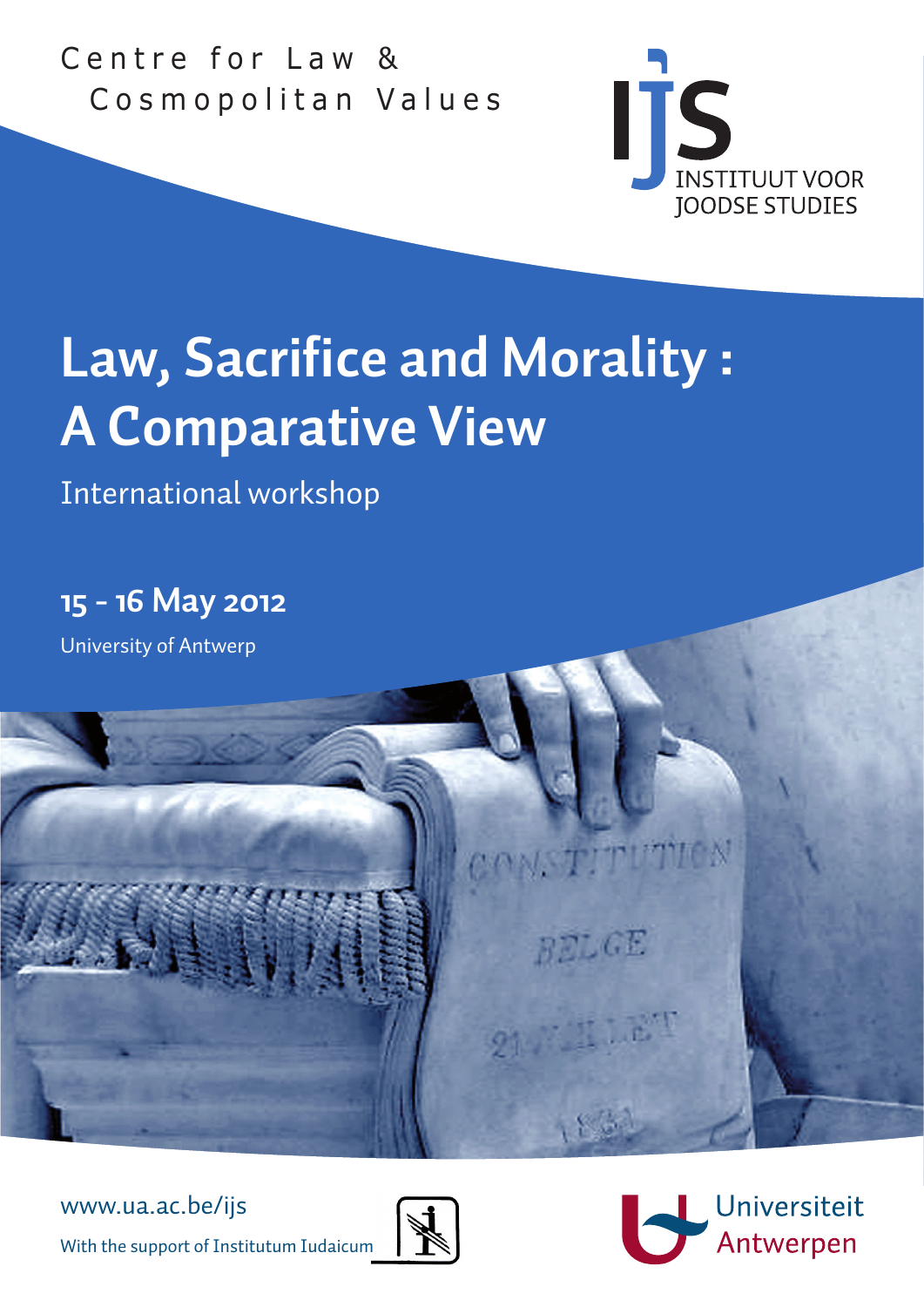

## Institute of Jewish Studies

The Institute of Jewish Studies at the University of Antwerp is dedicated to interdisciplinary, internationally embedded research on Judaism. The Institute is active in the fields of academic research, university teaching and educational services for a general public.

Each academic year, the Institute organizes more than twenty lectures by national and international experts. These Thursday evening lectures are aimed at a broad audience and are freely accessible. The Institute also organizes language courses Yiddish and modern Hebrew, as well as reading groups. It also offers courses in Jewish studies, which are embedded in the curriculum of Arts and Philosophy at the University of Antwerp, but are also accessible for free students. Finally, the Institute organizes academic conferences, seminars and workshops, often in cooperation with Belgian and international academic and cultural institutions.

The Institute of Jewish Studies is fully integrated into the University of Antwerp and is supported by the Ministry of Education of the Flemish Community. It was established in the autumn of 2001.

www.ua.ac.be/ijs

# Centre for law & Cosmopolitan Values

### Centre for Law & Cosmopolitan Values

The Centre brings legal doctrinal analysis and philosophical argument to bear on key questions of globalisation, with a view to demonstrating that globalisation raises substantive questions of justice, human rights and democracy, questions that need to be taken very seriously by lawyers, policy-makers, politicians and citizens at the international and national levels.

On the face of it, it seeks to make a contribution to the current debate on two levels: first, to subject existing legal institutions to sustained criticism; second to propose new forms of legal regulation by suggesting a fresh way of thinking about the role law can play in a globalised world.

It is envisaged that this line of enquiry will amount to important conclusions about the content, form and institutional validity of a Constitution of Globalisation.

The Centre collaborates on permanent basis with a number of prominent international research units for a variety of activities: joint conferences, graduate colloquia, joint research projects, collaborative publications and exchange schemes for scholars.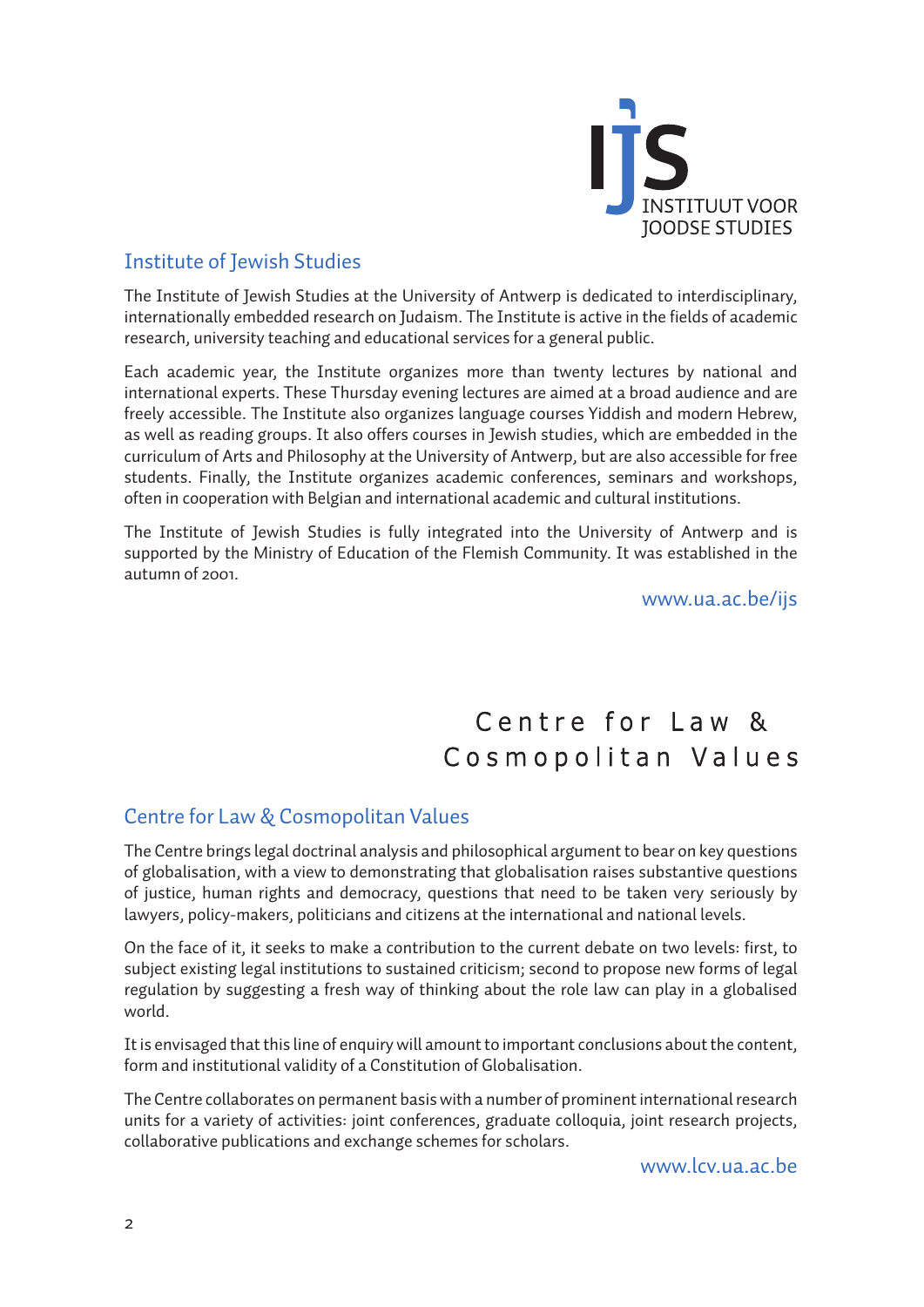## **Law, Sacrifice and Morality : A Comparative View** International workshop

The idea of self-transcendence, or of leaving aside one's own self-interest and adopting the point of view of the other, is a central theme in moral philosophy and religious studies. Sacrifice, moreover, is an essential phenomenon for legal and political life. This workshop addresses the role that sacrifice plays in a political and legal order, with particular emphasis on the establishment and preservation of constitutional law. This question will be approached from the perspective of legal, political and religious studies.

The workshop raises the following questions: First, does a political and legal order need to be grounded on a sacrificial logic? The second question, arising from contemporary pluralism, considers how a given political order copes with moral conflicts arising from the performance of sacrifice. The third question considers how different monotheistic religions deal with the phenomenon of sacrifice and the extent to which they recognize a sacrificial logic. Finally, we ask which contemporary institutions are best equipped to tackle a politics that can turn self-sacrifice into a practice of idolatry, or, conversely, into a political order completely devoid of any sacrificial aspect (as the European Union has sometimes been described).

This workshop marks the beginning of a cooperation between the Institute of Jewish Studies and the Centre for Law and Cosmopolitan Values as pertains to the common research endeavor on the topic of 'Law and Religion'.

#### **TABLE OF CONTENTS**

| Program                         |   |
|---------------------------------|---|
| <b>Speakers</b>                 |   |
| Prof. Moshe Halbertal           | 5 |
| Prof. Paul Kahn                 | 5 |
| Prof. Johan van der Walt        | 6 |
| Prof. Wolfgang Palaver          |   |
| <b>Registration and Contact</b> |   |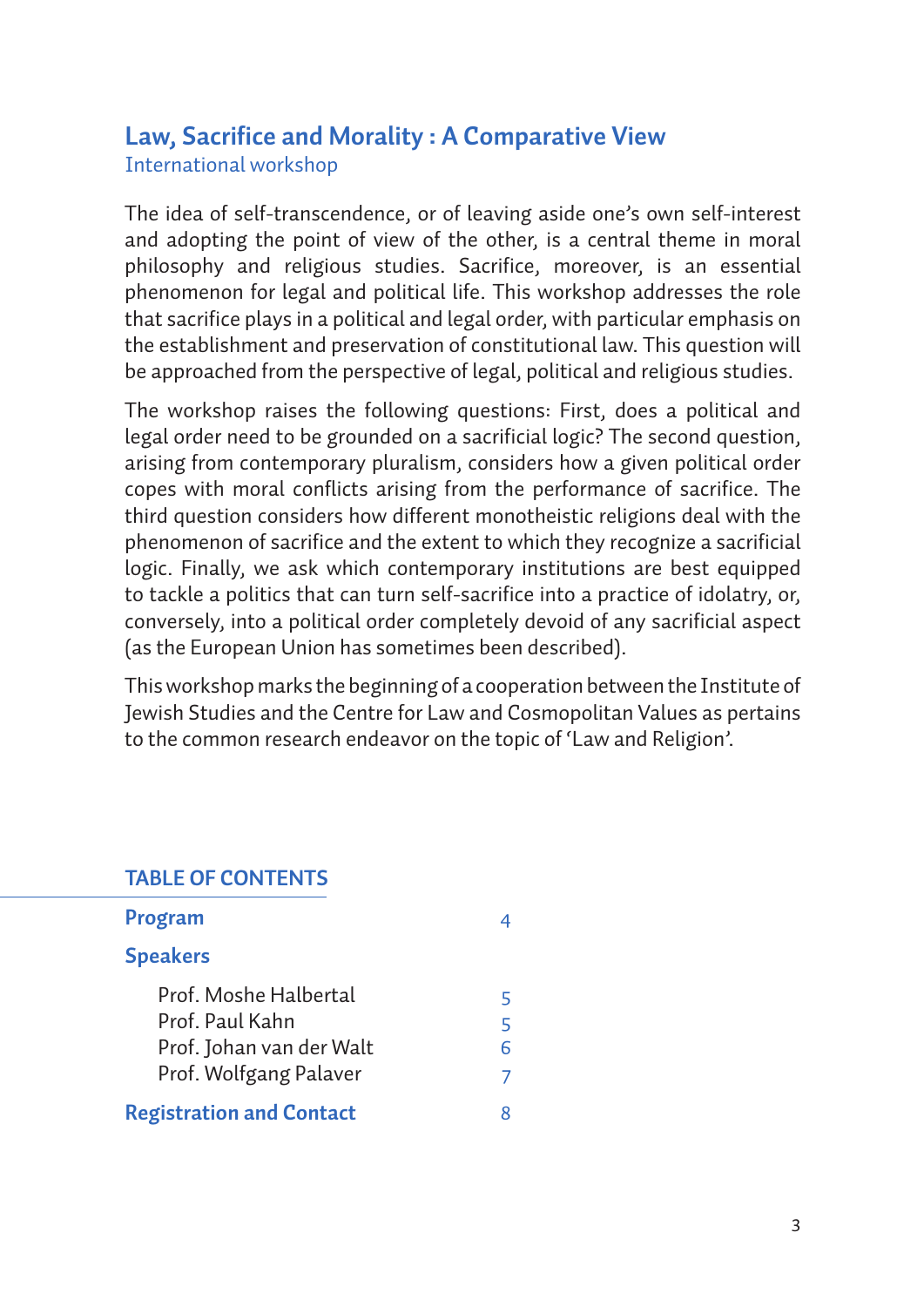## **Program**

## **Tuesday, 15th May 2012**

20:00 Welcome and Introduction **Prof. Vivian Liska** - Institute of Jewish Studies, University of Antwerp Keynote lecture **Prof. Moshe Halbertal** - Hebrew University of Jerusalem *'Offering, Rejection and Violence'* 

## **Wednesday, 16th May 2012**

- 09.00 **Prof. Moshe Halbertal** Hebrew University of Jerusalem *'Self-Transcendence and Self-Sacrifice and Violence'* Respondent **Prof. Arthur Cools** - Dept. of Philosophy, University of Antwerp
- 10:15 **Prof. Paul Kahn**  Yale Law School '*Two forms of Biopolitics: Conscription and Sacrifice'* Respondent **Dr. Marco Goldoni** - Centre for Law and Cosmopolitan Values, University of Antwerp
- 11:30 *Coffee break*
- 11:45 **Prof. Johan van der Walt**  University of Luxembourg '*Gift and Sacrifice, Parameters of a future European Constitutionalism?'* Respondent **Dr. Paula Schwebel** - Institute of Jewish Studies, University of Antwerp
- 13:00 *Lunch*
- 14:00 **Prof. Wolfgang Palaver**  Institute of Systematic Theology, Universität Innsbruck '*Abolition or Transformation? The Political Implications of René Girard's Theory of Sacrifice'* Respondent **Prof. Luc Anckaert** - Institute of Philosophy, KULeuven
- 15:15 Round Table and Discussion with the participation of **Prof. Jacques Haers** (UCSIA, University of Antwerp) & **Dr. Joseph Cohen** (School of Philosophy, University College Dublin), moderated by **Prof. Vivian Liska**

*Followed by a reception*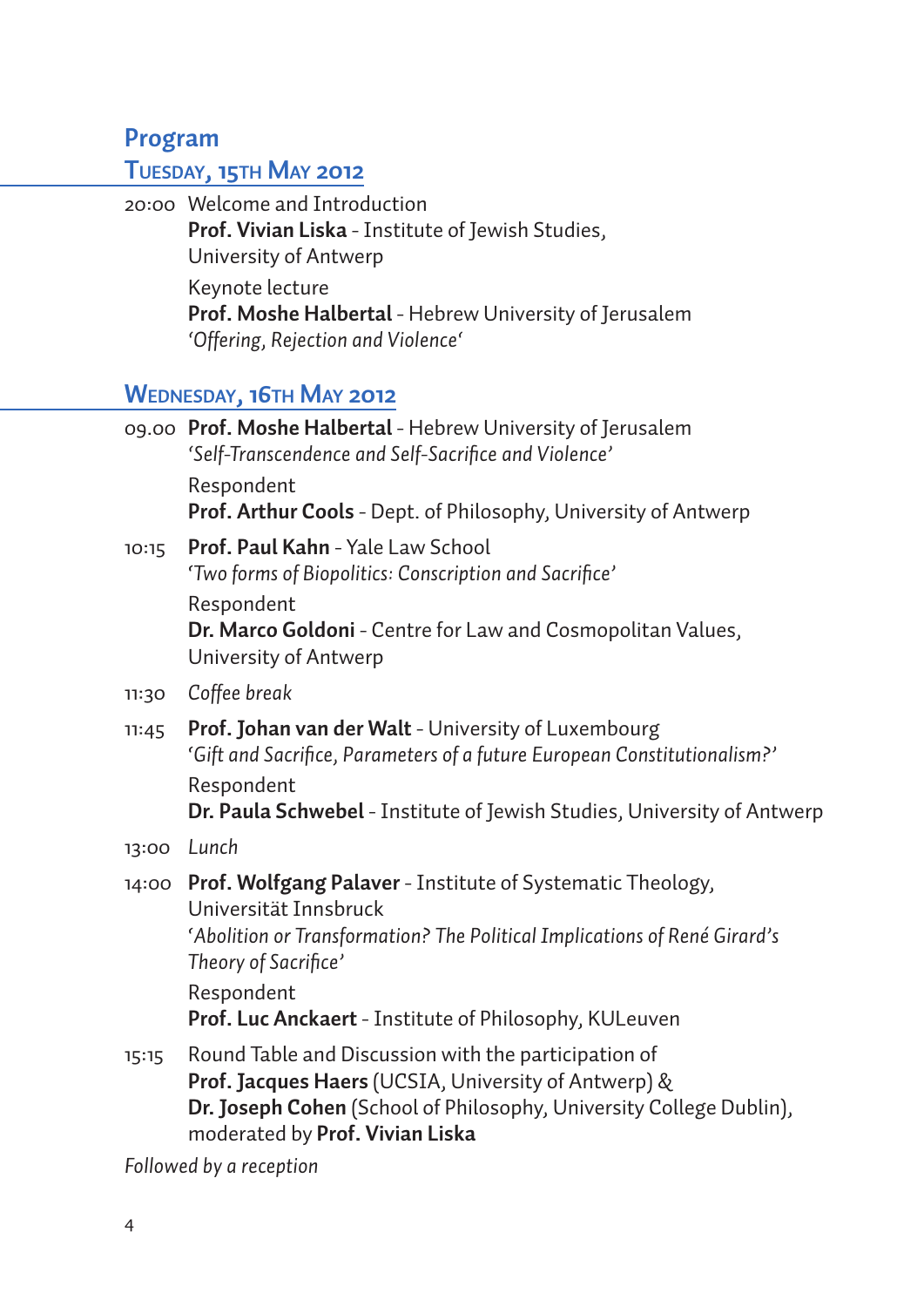## **Prof. dr. Moshe Halbertal** *Offering, Rejection and Violence*

The lecture explores the meaning and implications of sacrifice, developing a theory of sacrifice as an offering and examining the relationship between sacrifice, ritual, violence, and love. Sacrifice as an offering is a gift given in the context of a hierarchical relationship. As such it is vulnerable to rejection, a trauma at the root of both ritual and violence. The lecture will equally explore the nature of sacrifice as an offering which constitutes an ambiguous gesture torn between a genuine expression of gratitude and love and an instrument of exchange, a tension that haunts the practice of sacrifice.

#### *Self-Transcendence and Self-Sacrifice and Violence*

In the moral and political domains, sacrifice is tied to the idea of self-transcendence, in which an individual sacrifices his or her self-interest for the sake of higher values and commitments. While self-sacrifice has great potential moral value, it can also be used to justify the most brutal acts. In the lecture I will try to unravel the relationship between self-sacrifice and violence, arguing that misguided self-sacrifice is far more problematic than exaggerated self-love.



**Moshe Halbertal** is the Gruss Professor at NYU Law School and a Professor of Jewish Thought and Philosophy at the Hebrew University, and he is a member of Israel's National Academy for Sciences and the Humanities. He is the author of the books *Idolatry* (co-authored with Avishai Margalit) and *People of the Book: Canon, Meaning and Authority*, both published by Harvard University Press. His latest book *Concealment and Revelation* was published by Princeton University Press in 2007.

#### **Prof. dr. Paul Kahn**

#### *Two forms of Biopolitics: Conscription and Sacrifice*

The American state claims the power to conscript. There is a logic to conscription, which leads to a juridified biopolitics in which the state acts on its interest in maintaining the strength and well-being of the population. This can take a variety of regulatory forms, including our recent effort to create universal health-care. The biopolitics of conscription is opposed by an alternative biopolitics of sacrifice. Sacrifice is always a free act; it resists juridification. A sacrifice is always a gift, and there can be no such gift without a separation between the individual body and the body politic. Sacrifice and conscription, accordingly, express different views of the nature of political violence. I plan to explore points of tension between these two logics, and the way in which the state manages their relationship.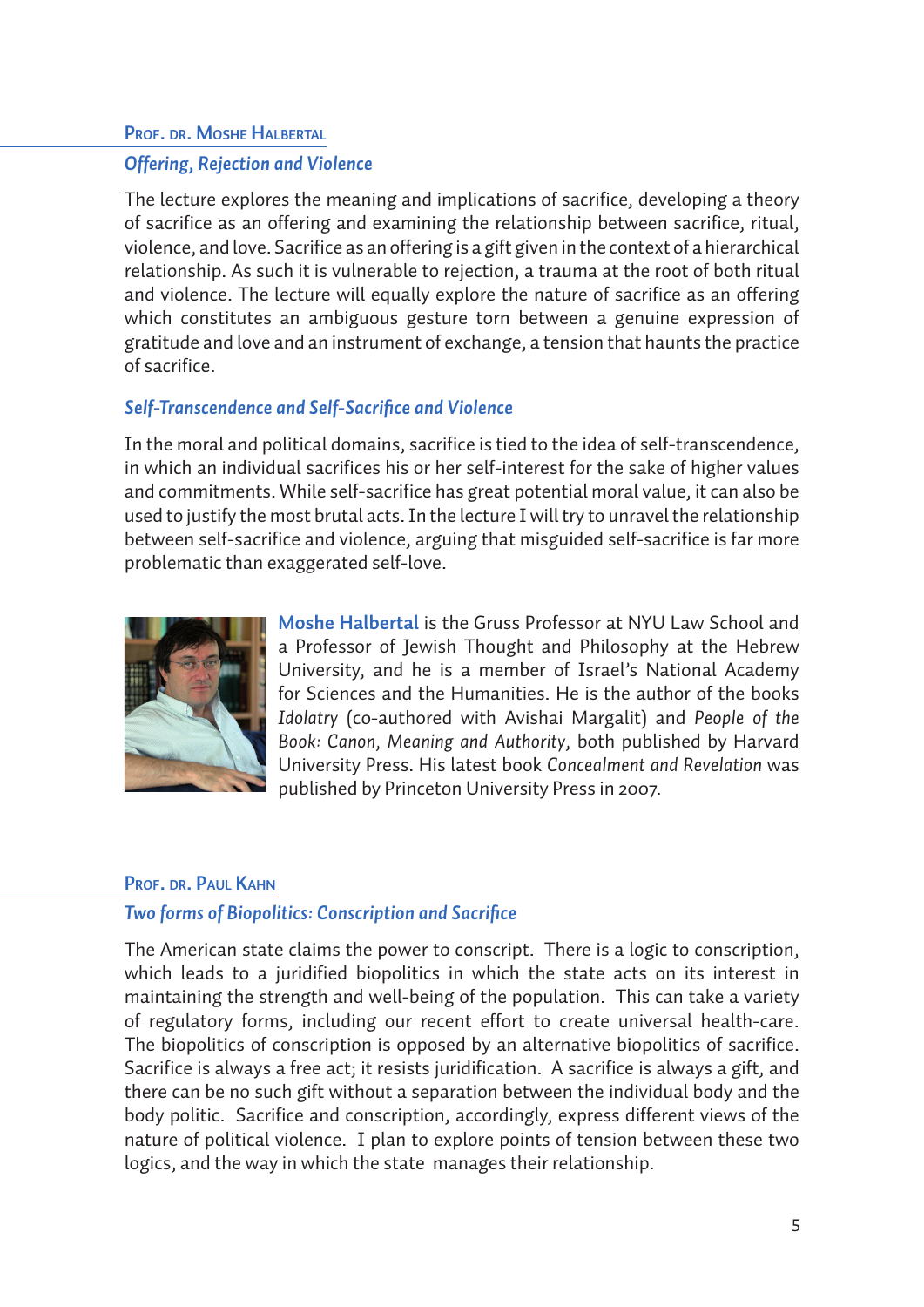

**Paul W. Kahn** is Robert W. Winner Professor of Law and the Humanities, and Director of the Orville H. Schell, Jr. Center for Human Rights at Yale Law School. He earned his Ph.D. in Philosophy from Yale University and his J.D. from Yale Law School. He served as a law clerk to Justice White in the United States Supreme Court from 1980-1982. Before coming to Yale Law School in 1985, he practiced law in Washington, D.C., during which time he was on the legal team representing Nicaragua before the

International Court of Justice. From 1993 to 1999 he was Nicholas deB. Katzenbach Professor of Law. He teaches in the areas of constitutional law and theory, international law, cultural theory and philosophy. He is the author of *Legitimacy and History: Self-Government in American Constitutional Theory*; *The Reign of Law: Marbury v. Madison and the Construction of America*; *The Cultural Study of Law: Reconstructing Legal Scholarship; Law and Love: The Trials of King Lear; Putting Liberalism in its Place; Out of Eden: Adam and Eve and the Problem of Evil; Sacred Violence: Torture, Terror, and Sovereignty;* and *Political Theology: Four New Chapters on the Concept of Sovereignty* as well as numerous articles.

#### **Prof. dr. Johan van der Walt**

#### *Gift and Sacrifice, Parameters of a future European Constitutionalism?*

The irreducible link between sovereignty and sacrifice has been pointed out poignantly in the work of Jean-Luc Nancy. This link would surely also apply to constitutions, the latter being an essential vehicle of all forms of sovereignty that one might imagine within the context of modern politics. I shall nevertheless argue in my paper that sacrifice is not the only foundational dynamic or economy that informs sovereignty and/or constitutional sovereignty. In fact, an exclusively sacrificial conception of constitutional sovereignty is bound to expose any constitutional form and tradition that may result from it to destructive forces that will seriously curtail the durability and duration of the sovereignty that one may hope to found with a constitution and the ideal of constitutionalism. The other essential component of constitutional economies that might stabilize otherwise purely sacrificial constitutions, is the economy of the gift and giving. I will argue this point with reference to thoughts of especially Marcel Mauss, Jacques Derrida, Jean-Luc Nancy and Hannah Arendt.



**Johan van der Walt** is Professor of Philosophy of Law at the University of Luxembourg (since August 2011). He previously held chairs in legal philosophy/legal theory at the Universities of Glasgow (2007-2011) and Johannesburg (1996-2006). His research currently focuses on the way the discourse of law and specific or specialised discourses within law (such as constitutional, public and private law) distinguish themselves from other discourses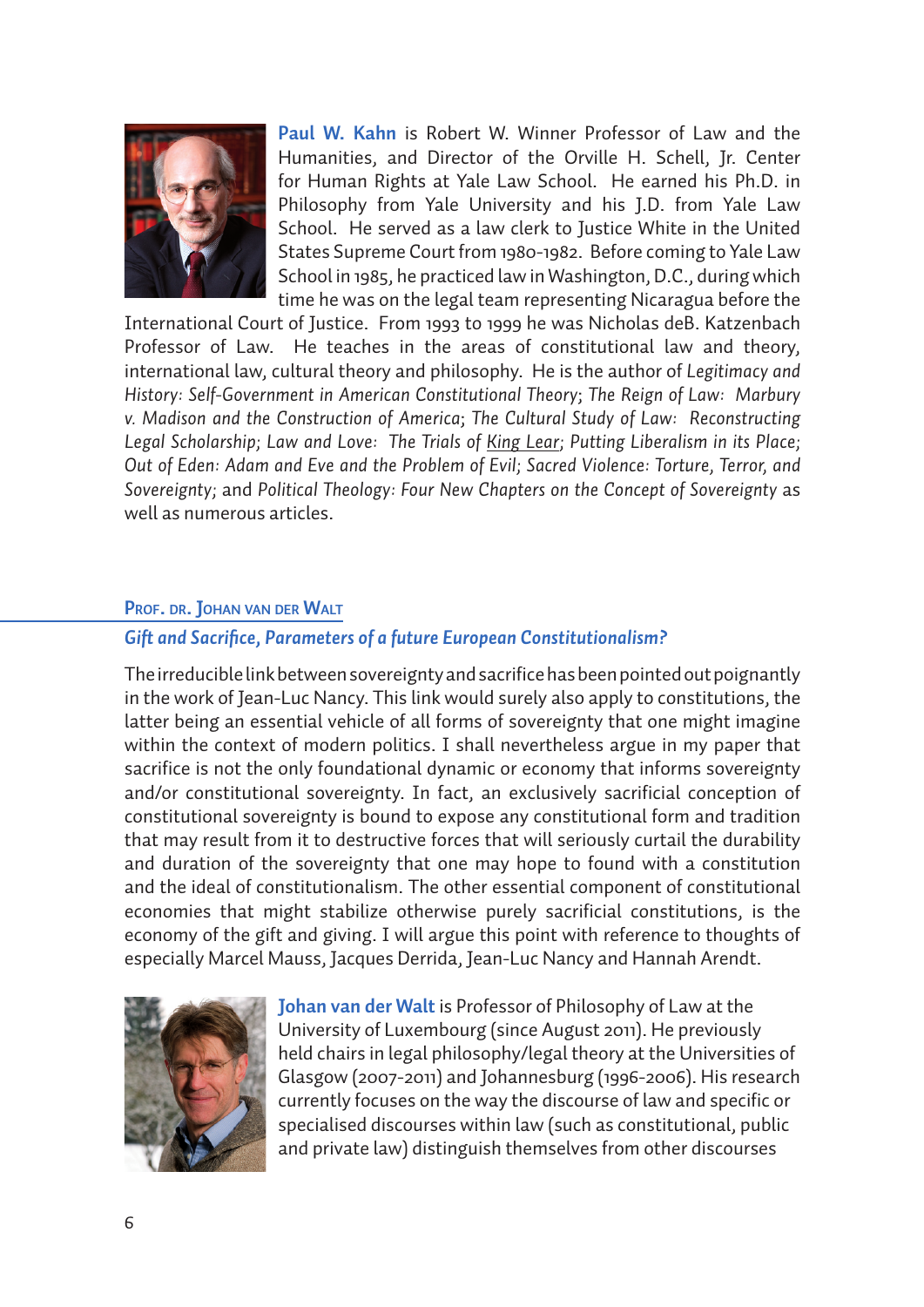by means of economies of sacrifice and economies of giving. He is author of the monograph Law and Sacrifice (Routledge-Cavendish 2005) and has also published widely on the theme of law and sacrifice in law journals.

#### **Prof. dr. Wolfgang Palaver**

#### *Abolition or Transformation? The Political Implications of René Girard's Theory of Sacrifice*

Against the background of the sacrificial thinking of political Catholicism it is easy to understand why Jürgen Habermas claims that the "normative core" of "enlightenment culture" consists "in the abolition of a publicly demanded sacrificium as an element of morality". René Girard's mimetic theory helps to explain the mythic roots of traditional sacrificial cultures as well as the protest of the enlightenment against these cultures. But does that mean that our modern world no longer depends on sacrifice at all? A closer look into the development of Girard's theory makes clear that a simple abolition of sacrifice may result in the outbreak of violence surpassing traditional sacrificial cultures. Girard demands therefore a transformation of sacrifice that understands why the avoidance of the sacrifice of others may demand forms of self-sacrifice. Political thinkers and activists like Dag Hammarskjöld or Vaclav Havel took a similar position.



**Wolfgang Palaver** was born in 1958 in Zell am Ziller (Austria). He is professor of Catholic social thought and chair of the Institute for Systematic Theology at the University of Innsbruck (Austria). From 2007 to 2011 he was also president of the "Colloquium on Violence and Religion". He has written articles and books on Thomas Hobbes, Carl Schmitt, René Girard and on the relationship between religion and violence. An English translation of his book *René Girards mimetische Theorie* (3rd. ed.,

2008) is forthcoming with Michigan State University Press.